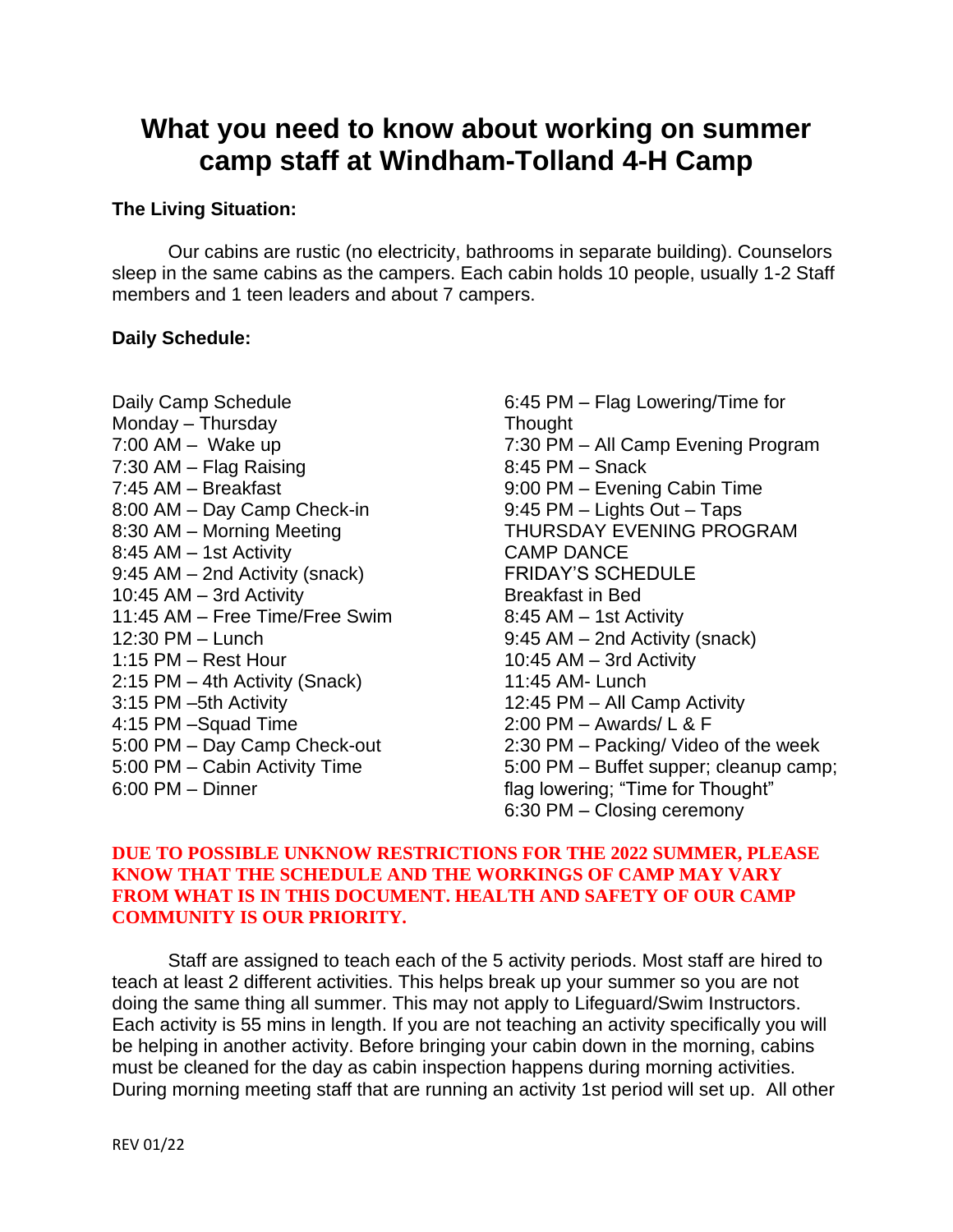staff are to be in the amphitheater with their campers. During Free Time staff are assigned to an area of camp to play with/supervise campers.

During meals you are to sit with the campers in your cabin. We eat family style so making sure each camper is getting what they need is important. Staff are assigned once a week to help in the dish room.

During rest hour staff are in the cabins with their campers, unless they are also helping with Day Camp (more explanation a little later). During rest hour all camper are required to be in their cabins and quiet.

Squad time is a time when we split campers in to groups randomly. Staff and campers are assigned to the same squad all summer long. This help with unity and family bonding within this group. Squad time is to help campers and staff interact with a multitude of other campers that they may not in another part of the day. It is key for staff to keep up the energy during this time and to participate fully.

Cabin time is a great time for you to connect with the kids in your cabin. This is a time for you and your kids to think outside the box and do something fun.

Time for thought is a time for reflection and to reset from the day. It happens after dinner and before evening program. It is a special time and a place highly respected and we expect counselors to help make it that way.

Evening program is put on by a small group of staff (planned during staff training). The activity is some sort of all camp program or game. Again, we encourage staff to think outside the box. We strive to make the night time activities something extra memorable for campers so they talk it up with their day camp friends the next day. Staff are expected to participate with their campers in these activities.

# **Day Camp:**

Day camp is run simultaneously with the resident camp. The only difference between the day camp program and resident program is the campers go home at 5:00 pm. Each week a few staff will be assigned to work with day camp. When you work with day camp you will be assigned to a group of day campers that will be like your "cabin". You will be responsible for taking attendance for them at the beginning of free time, and lunch time. You will sit with them for lunch (see meal time above). During rest hour you will do an activity with your day camp group like you would during cabin time with overnight campers. Your day camp duties start at 8:10 you will need to eat breakfast quickly upstairs or grab breakfast and bring it downstairs to finish. Your morning duties include playing games with campers and helping to quiet them down for the coordinator to give direction before going to morning meeting. After squad time you will report to the basement to supervise and play with children while waiting for their parents to come pick them up. After day campers have left for the day around 5:30 you will have from that time till 6:00 PM (dinner time) to yourself. At this time you have a bit of free time because you didn't have rest hour, however you cannot shower at this time.

## **Week 8:**

Week 8 is a week that is just day camp. During this week you will need to be ready for the day by 7:45 AM. This means ready to teach for the day and breakfast eaten. You will be done for the day after the last camper has left for the day and camp is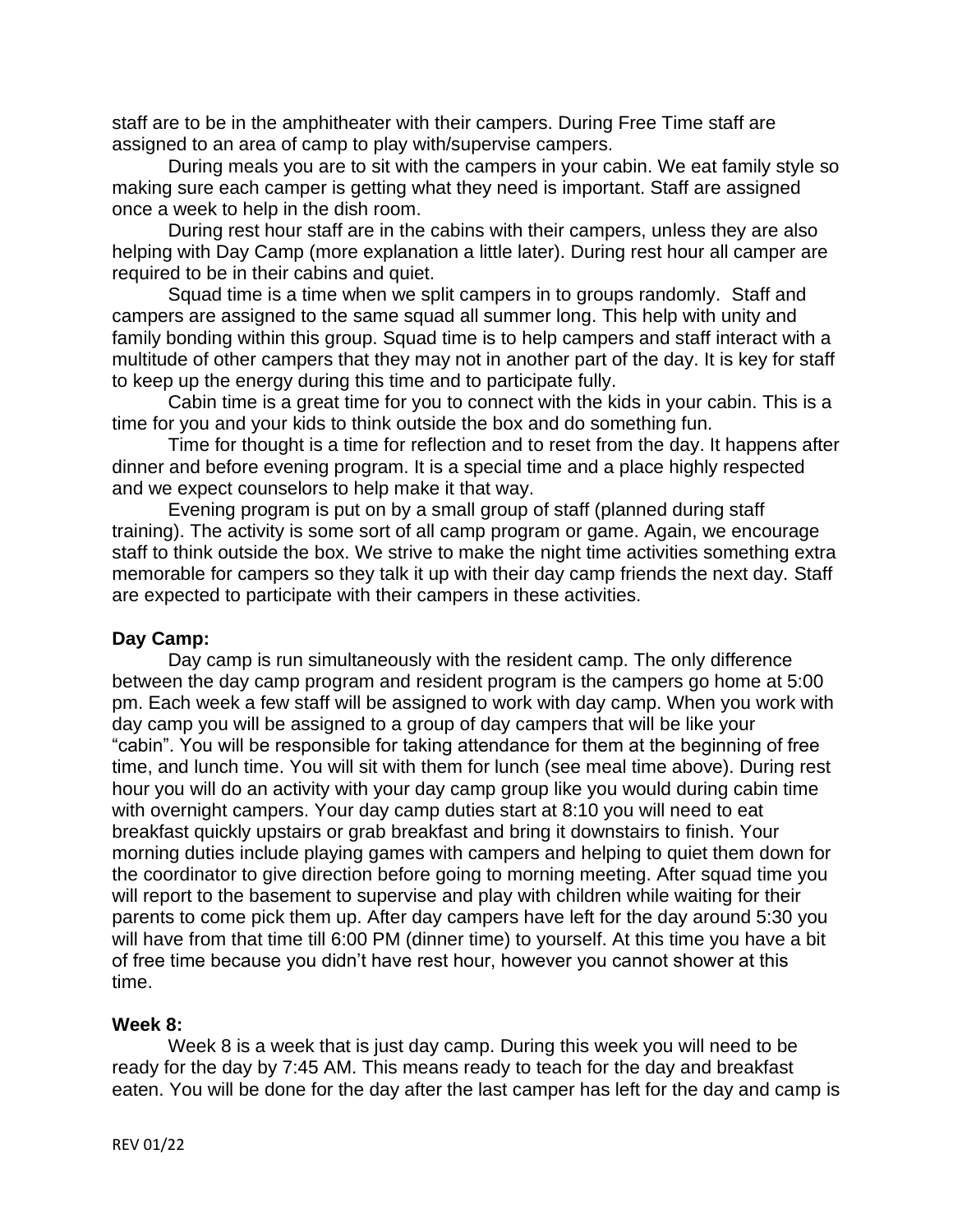tidied up. You will still be living on camp this week but are free to leave after all is done for the day for a few hours. This week is fun and a little different from the rest of the summer, however we expect that the campers will have the same experiences as all the previous campers had during the summer.

# **Special Programs:**

Stay over weekend is a special weekend for campers that are going to spend two straight weeks at camp. During the first week or two of camp we will ask if staff would like to work the weekend and take as many staff as we need to meet ratio. We usually have about 30-40 kids for the weekend. Staff get paid an extra stipend to work the weekend.

# **What am I going to eat?**

Staff are provided with Dinner Sunday night and three meals a day Monday-Friday plus three snacks a day.

Breakfasts:

- Common entrees: Pancakes, French Toast, Eggs, Bacon, Sausage etc.
- Always Available: Toast, cereal, oatmeal, yogurt

Lunches:

- Common entrees: Tacos, Baked Chicken, Hamburgers, Hot Dogs, Mac & Cheese, Chicken Fingers & Fries, etc.
- Always available: Salad Bar, Lunch meat, Fruit Dinner:
	- Common entrees: Lasagna, pork chops, stromboli, fajitas, chicken parmesan, etc.
	- Always available: Salad Bar, Lunch meat, Fruit

There is always a vegetarian option available at all meals and reasonable accommodations will be made for staff. (Must be notified in writing prior to the start of camp). Staff who have extreme dietary needs maybe asked to help supplement with their own food and accommodations for refrigeration can be made for those staff only. There is refrigeration available in the staff lodge for those who would like to have something of their own during time off. Although, we are not specifically a nut free facility, if we have a camper with a nut allergy there are no nuts allowed that week.

Our cooks try as best as possible to be flexible and help with your dietary needs, remember we are not a short order kitchen.

# **Where do I stay on the Weekends?**

Staff are not allowed to stay at camp on weekends. We ask that local American staff host international and out of town staff. This allows everyone to get a break from camp and relax. We do have foundation members that will host staff if the American staff houses do not have space. American staff are not required to take staff every weekend but sharing the responsibility is helpful to everyone.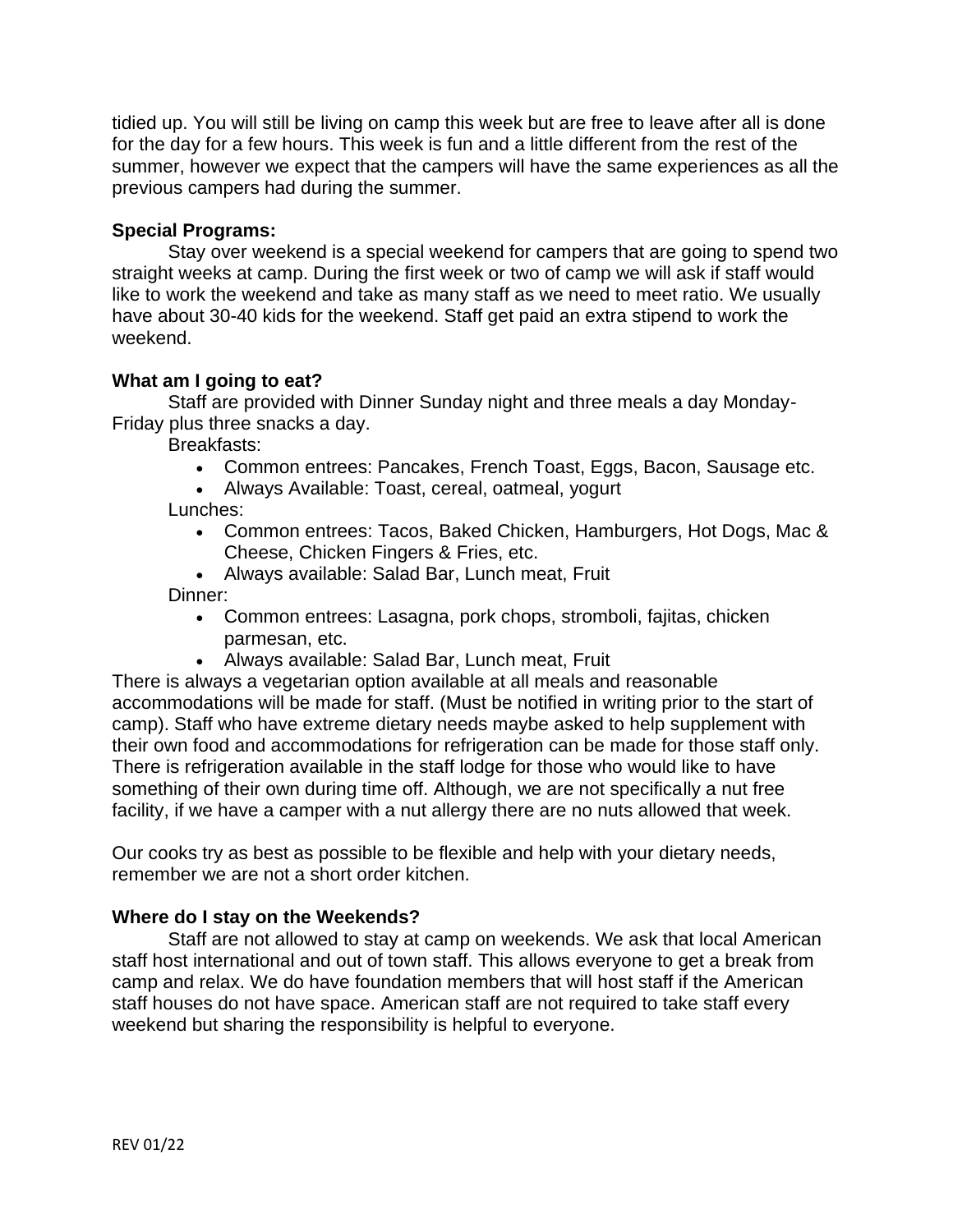#### **Other Benefits:**

As a staff member at Windham-Tolland 4-H Camp your room and board is included, as we; as access to internet (during time-off). A place to do your laundry is available for staff in emergency. We expect staff to do their laundry during their time off on the weekends. Windham-Tolland 4-H Camp provides staff training for 2 full weeks before campers arrive and throughout the summer to help refill your toolbox and address challenges or conflicts that arise.

We work to have short one-on-one check-ins with staff weekly and at least 2 sit down performance reviews during the summer. The camp administrative staff works daily to be accessible, approachable, and supportive.

#### **Commitment:**

#### *Employment Dates for 2019*

Employment dates are June 10-August 18. Some positions may vary on start and end times based on training and the need for your position during our Day Camp only week (week 8).

All staff are expected to attend staff training and all weeks of camp. There are only a few mandatory weekend training sessions. We have a special training June 14- 16. We usually finish by 12:00pm and have a little time off before returning for training on Monday. Sunday July 21st will be our mid-summer training session usually between 8am-12:00pm (also mandatory).

#### *Time off*:

Staff receive time off Friday Nights approximately 10:00 pm through Sunday at 11:00 am. Additionally, staff receive 2 hours a day off, typically between (9:45pm-11:45pm), if you have night duty you will receive your 2 hours off earlier in the evening.

## *The MISSION & VISION*

#### *Mission of the Windham County 4-H Foundation*

The mission is to provide a setting and programs for the purpose of leadership training, environmental education, and recreation for youth and families to develop responsible citizens.

#### *Vision of Windham-Tolland 4-H Camp*

To cultivate opportunities for lifelong connections through culture, creativity and courage in an outdoor environment.

#### **The Fine Print**

You are serving in loco parentis so it is your responsibility to care for campers in place of their parents. Which may include but is not limited to (with provided personal protective equipment): cleaning up vomit, blood, feces, feminine products, or urine in the course of your job. Campers coming to camp may have social, emotional and physical needs as well. Some will be known ahead of their arrive; some not. You yourself must be in a safe emotional space in order to help these campers.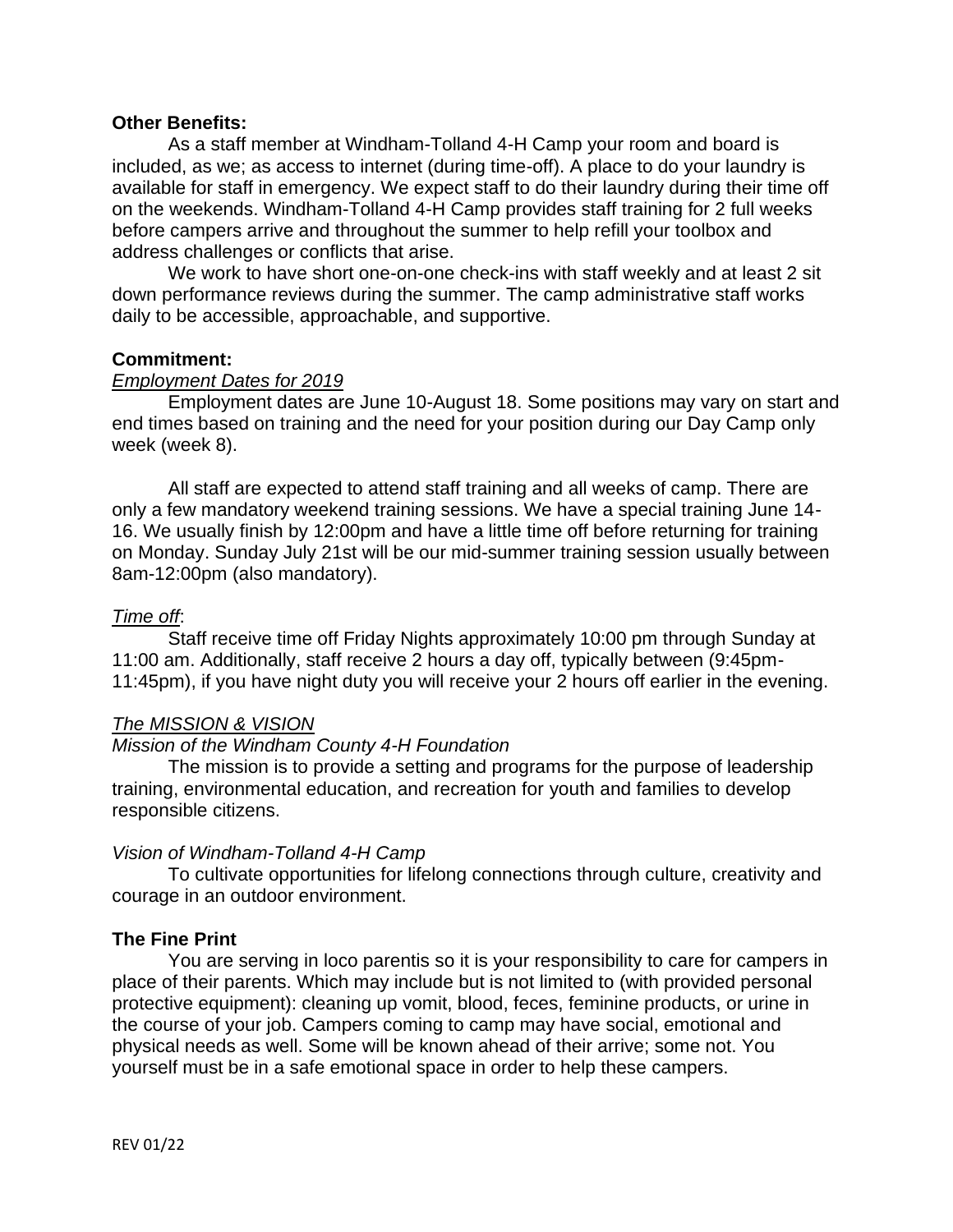## **Essential Functions of a Position at Windham-Tolland 4-H Camp**

Must be able to:

Read written documentation both on paper and on screen; listen to and comprehend oral communication; effectively communicate verbal and written communications; work up to 6 days in a row, with little rest; work with and have patience for children ages 6-17 years old for up to 24 hours a day; be comfortable and work effectively in an outdoor or natural setting; lift and carry up to 50 pounds; make decisions in high-stress situations; function and thrive in a community with very little personal space; respect and obey authority; live and work with other people up to 24 hours a day 6 days a week; utilize discretion when faced with sensitive issues; maintain personal hygiene and health (bathe, eat, and use the restroom without the assistance of others).

# **Frequently Asked Questions:**

# **How do I keep in touch with outside world?**

Cell service at camp is limited. We provide wi-fi for staff to use during their time off only. **Staff are not allowed to carry or use cell phones while on duty and around campers**. Technology use should be invisible to campers and is not allowed outside the staff lodge or in the main lodge during nighttime off. Just as we ask the campers to unplug, we ask the staff to do the same. Working at Windham-Tolland 4-H Camp is a great opportunity to slow down and reconnect with community around you.

## **What if I like to go running everyday?**

Staff may run during their time off or between 6:00 am-6:45 am this must be coordinated with your co-counselor.

## **Will I always have a co-counselor?**

Depending on enrollment numbers you could be the only staff member in your cabin. If this is the case you will have the assistance of one of our teen leaders.

# **What makes the WT 4-H Camp Staff Different?**

The staff at Windham-Tolland 4-H Camp have an A.C.E. up their sleeve. They are Accountable, Compassionate, and Empathetic. Our family is built on respect and trust and is made up of bright, curious, creative, and engaging people from all over the world. A job at Windham-Tolland 4-H Camp is not viewed as just a job; but training for life. A position with us this summer will provide you with life skills, character building, an incredible amount of learning how to live in a community, how to motivate others, and more about yourself.

# **More Questions?**

We encourage you to check us out on the Website [www.4hcampct.org](http://www.4hcampct.org/) and on Facebook. If you have question, please ask during your interview!